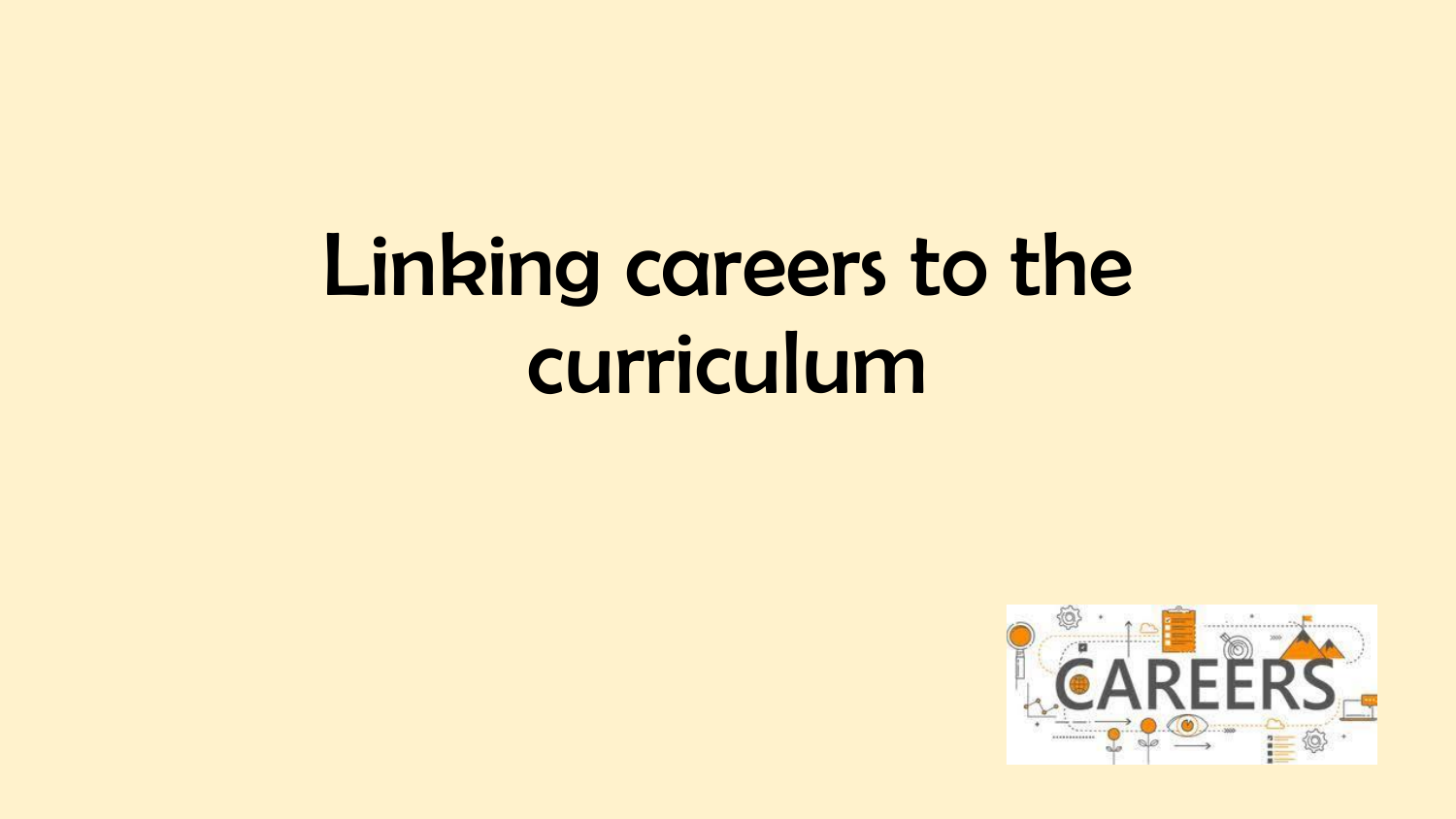### Gatsby Benchmarks – 8 benchmarks of 'Good Careers Guidance'

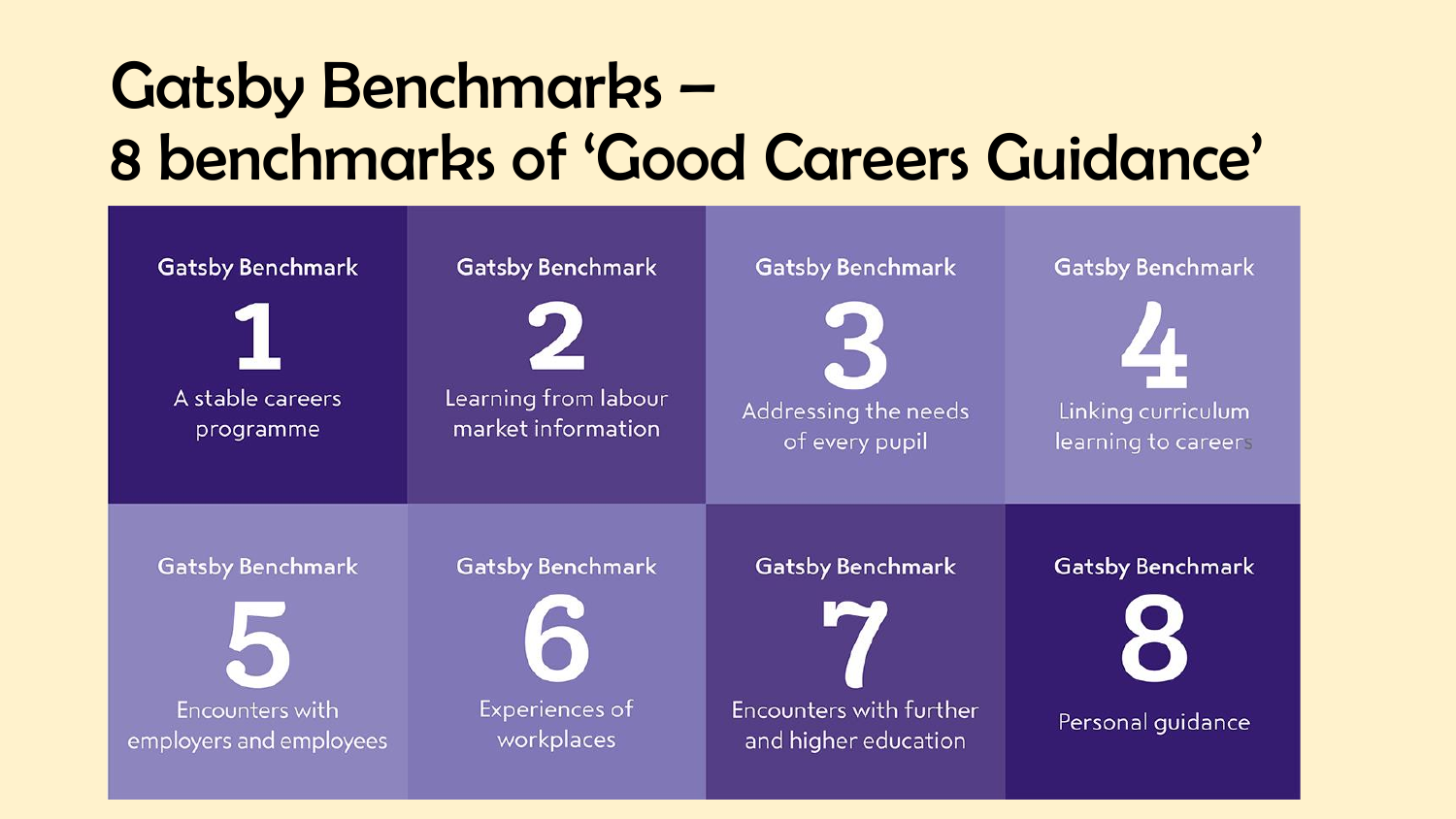## Gatsby Benchmarks – 8 benchmarks of 'Good Careers Guidance'

- 1. A stable careers programme
- 2. Learning from career and labour market information
- 3. Addressing the needs of each pupil
- **4. Linking curriculum learning to careers**
- 5. Encounters with employers and employees
- 6. Experiences of workplaces
- 7. Encounters with further and higher education
- 8. Personal guidance

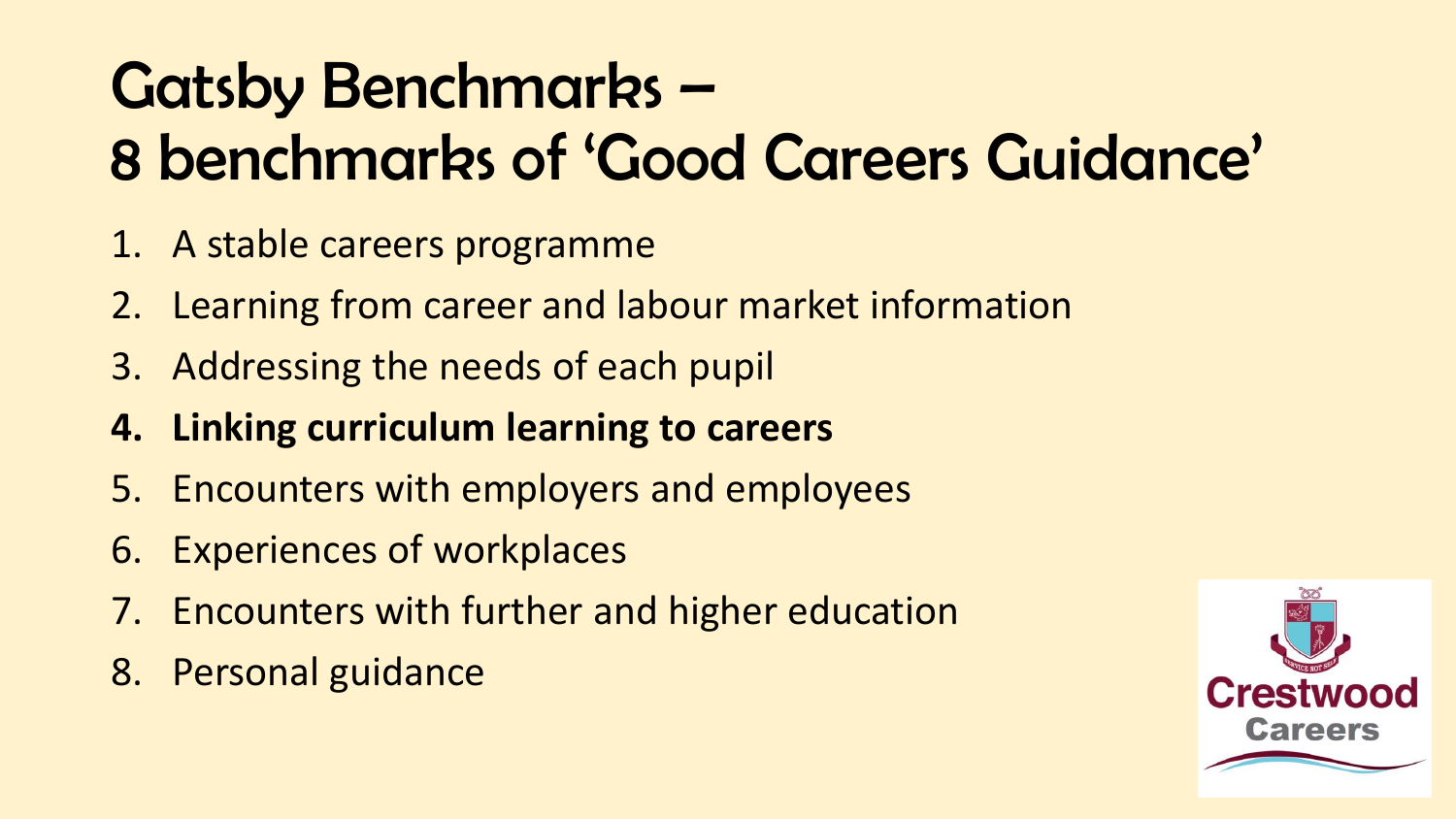# **TEN QUICK WINS**

- 1) Highlight **work related skills** in lesson plans.
- 2) Commit to at least **one careers content lesson** for each class per term.
- 3) Look for **existing opportunities**.
- 4) Build careers into **trips and visits** (can you meet someone who works at the venue for a 10 minute careers chat, or longer)?
- 5) Set careers research as **homework**.
- 6) Bring in **volunteers** and visit workplaces.
- 7) Challenge stereotypes in the world of work, e.g. gender, age, class etc.
- 8) Careers **posters/ displays** in your classroom.
- 9) Teach to your students' aspirations (ask them).
- 10)Appoint a careers champion in your department.

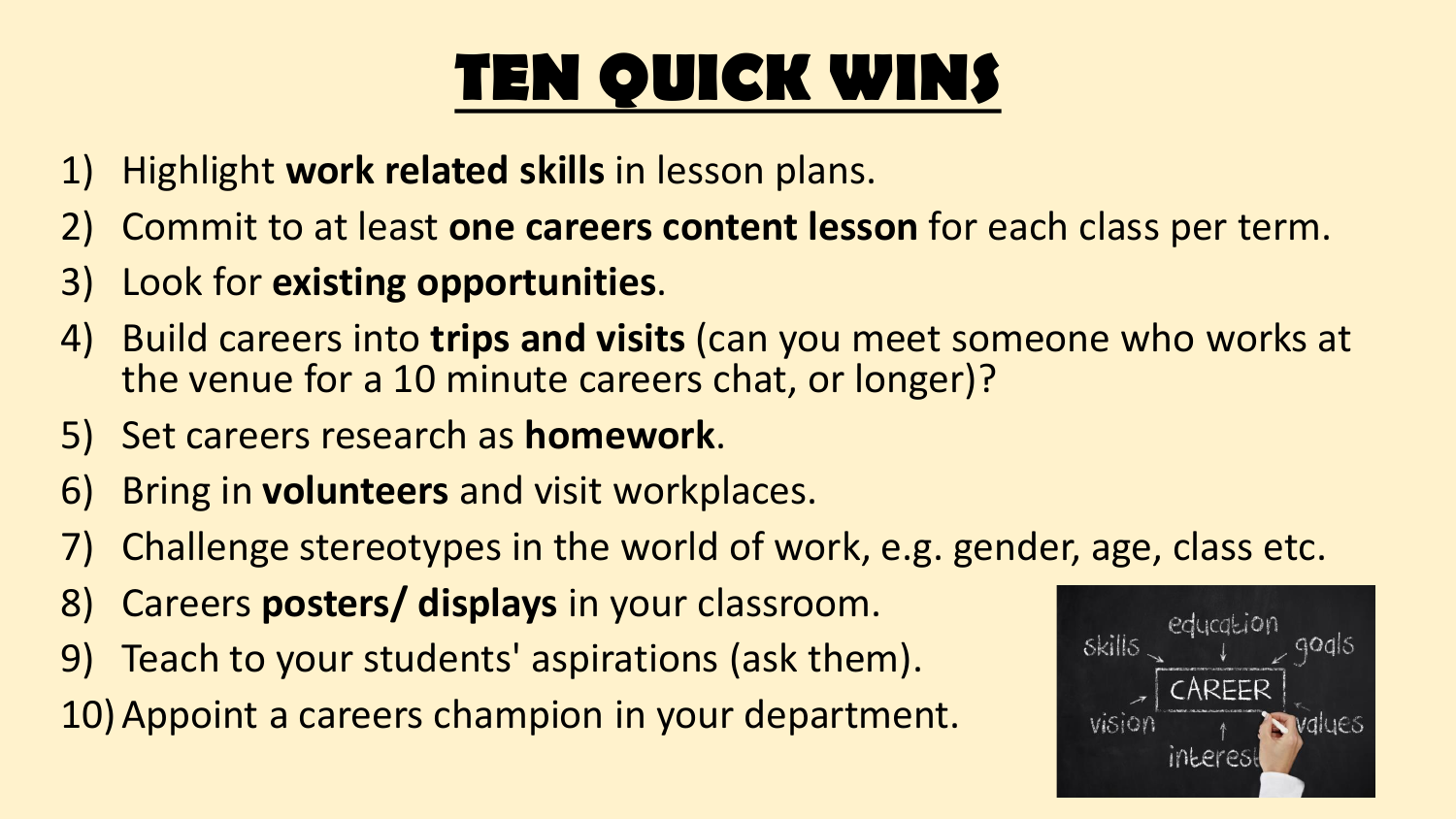| A Homepage & Groups : Department <b>III</b> Timetable & Behaviour 2 |            |                  |         | <b>E</b> Extra Sessions |  |
|---------------------------------------------------------------------|------------|------------------|---------|-------------------------|--|
| Careers                                                             |            | <b>Careers</b>   |         |                         |  |
| G&T                                                                 |            | Subject Homepage |         |                         |  |
| Interventions                                                       |            |                  |         |                         |  |
|                                                                     |            |                  |         |                         |  |
|                                                                     | Year 7     | Year 8           | Year 9  | Key Stage 4             |  |
|                                                                     |            |                  |         |                         |  |
|                                                                     | Sixth Form | Staff            | General |                         |  |
|                                                                     |            |                  |         |                         |  |
|                                                                     |            |                  |         |                         |  |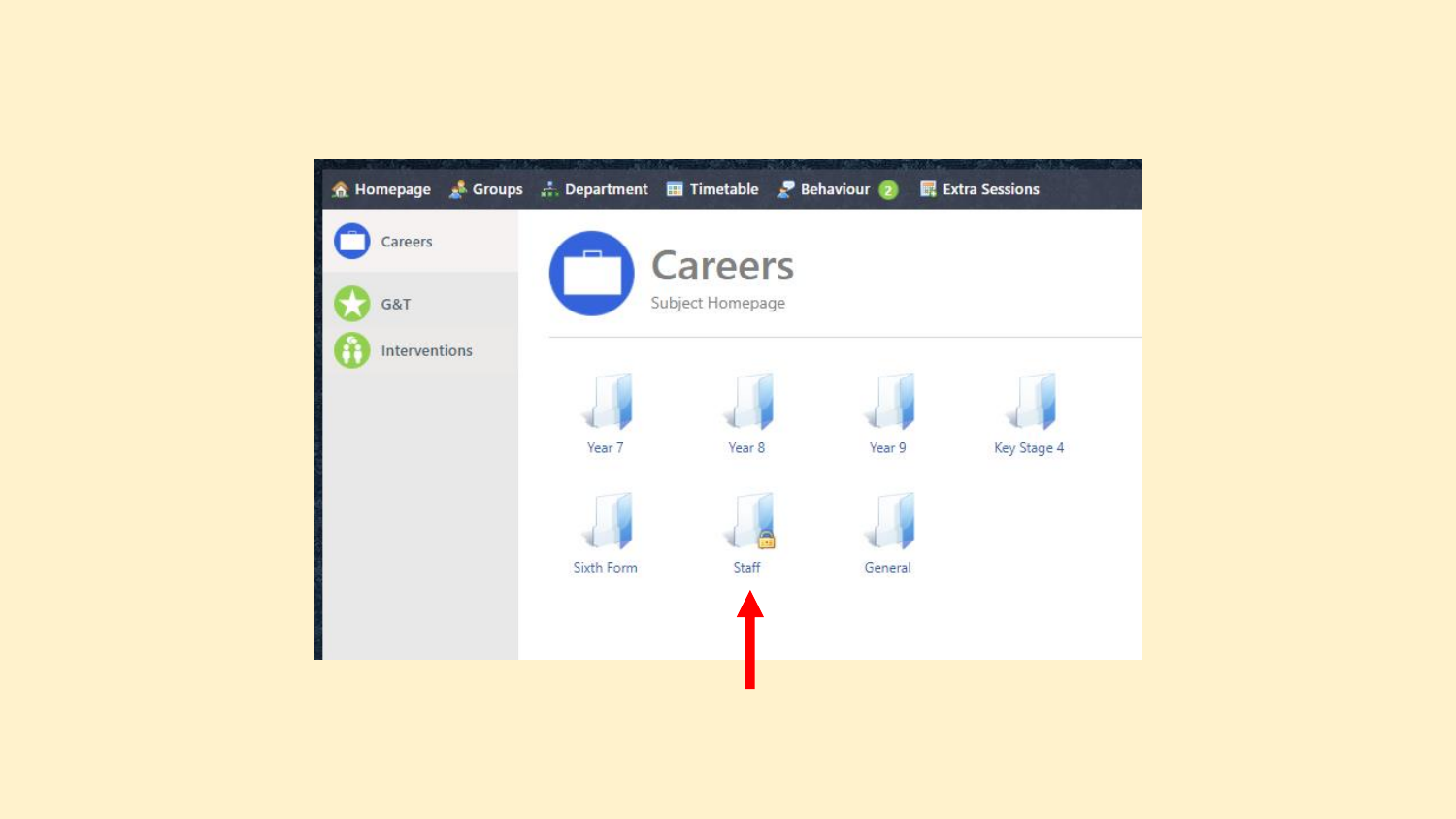### Resources and Information

Video clips and job profiles – BBC Bitesize Careers, iCould are great resources!

Posters and classroom resources

Link to 'life skills' – *e.g. Working in research teams in Art is a key life skill for the world of work*

Guest speakers / Visits

Contextualise the learning – how you can use your subject in the world of work

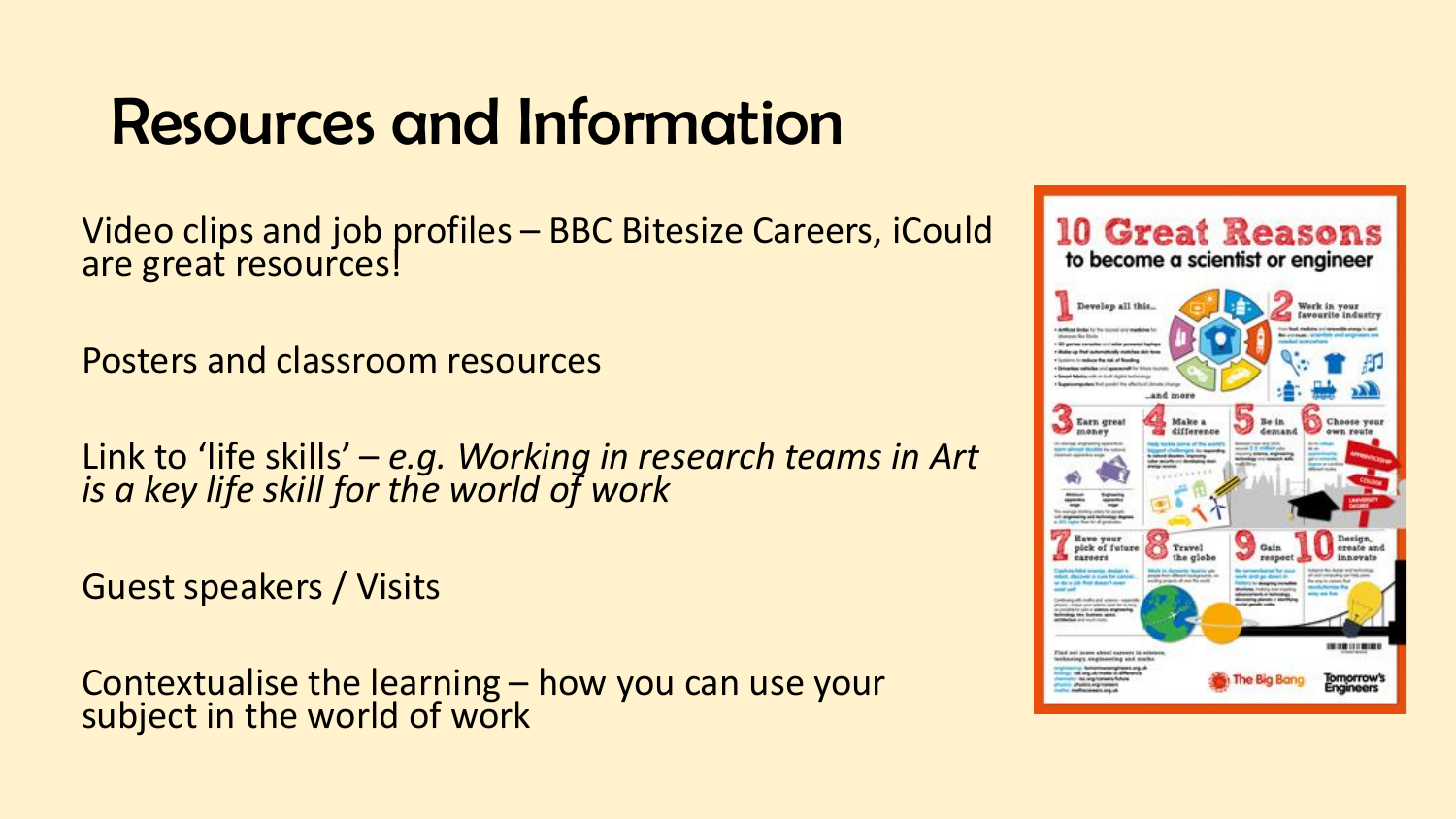### Use careers based questions in Maths (example)

*The logistics department calculates that 18% of deliveries are late. Last year there were 3600 deliveries. How many were late?*

*Marketing sends out 2600 emails per month advertising special offers.*  Last month 2% of people responded. How many people responded to *offers?*